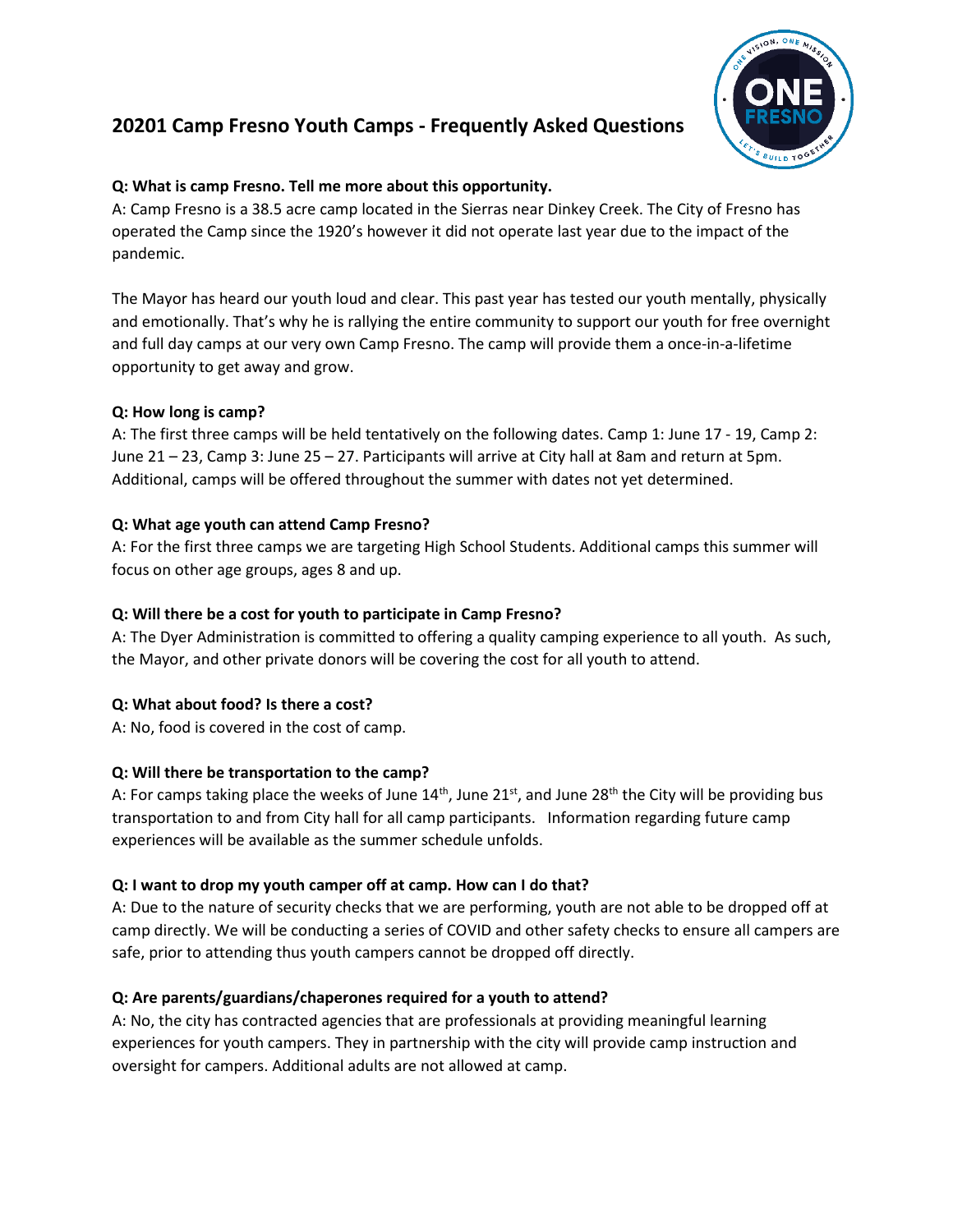## **Q: What Covid-19 restrictions will be in place at Camp?**

A: Camp Fresno is required to follow the guidelines set forth by the State of California for overnight camps effective May 13, 2021 through September 30, 2021. The following information highlights primary safety measures. Additional information will be available in the registration packet.

- Adherence to the CDPH masking guidelines in effect at the time the camp begins
- All campers and staff will be screened for COVID-19 symptoms and close contact prior to arrival and/or boarding transportation to the camp
- Daily screening for the duration of the camp
- Campers and/or staff exhibiting symptoms will be rapid tested and isolated. If test is positive, the emergency contact will be notified to discuss safe transportation options home. If test is negative, medical care and further assessment will be provided.
- Campers and staff will need to show proof of COVID-19 vaccination or proof of a negative COVID-19 test within 72 hours of departure to camp. Additional resources and information will be available with the registration packet for vaccination and testing facilities.
- Campers will be assigned to a stable cohort for the duration of the camp. Stable cohorts do not need to maintain six foot physical distancing within the cohort. Cohorts will participate in all activities as a unit including break out sessions, hikes and dining. Cohorts will not be mixed in cabins. For large group activities, cohorts will practice physical distancing from other cohorts.

### **Q: Will students be searched prior to attending Camp?**

A: To ensure the safety of all campers, youth participants will participate in security check prior to boarding City buses. We can never be too careful with our youth.

#### **Q: Will genders be mixed during camp?**

A: Males and Females can attend the same camp however they will be in separate sleeping quarters.

#### **Q: I want to contact my child, how can I do so after they leave for camp?**

A: A contact number will be provided prior to camp, Camp Fresno staff will facilitate delivering messages to campers.

#### **Q: What is the agenda during camp? What activities will they participate in?**

A: The first three camps will focus on leadership and civic engagement. It will be a fun experience that will include, nature hikes, journaling, camp fire talks and presentations.

## **Q: I am parent/guardian to a youth that has been in trouble? Can he/she still attend?**

A: We are particularly interested in supporting not just youth that have already demonstrated leadership abilities, but those whom after being exposed to this environment camp can grow into leaders. We desire to serve the marginalized and those who otherwise would never have a chance to participate in this sort of outdoor experience.

## **Q: What if there is a disciplinary issue at camp? What will happen to my youth?**

A: Depending on the situation, parent/guardians may be required to pick their youth up from camp. All